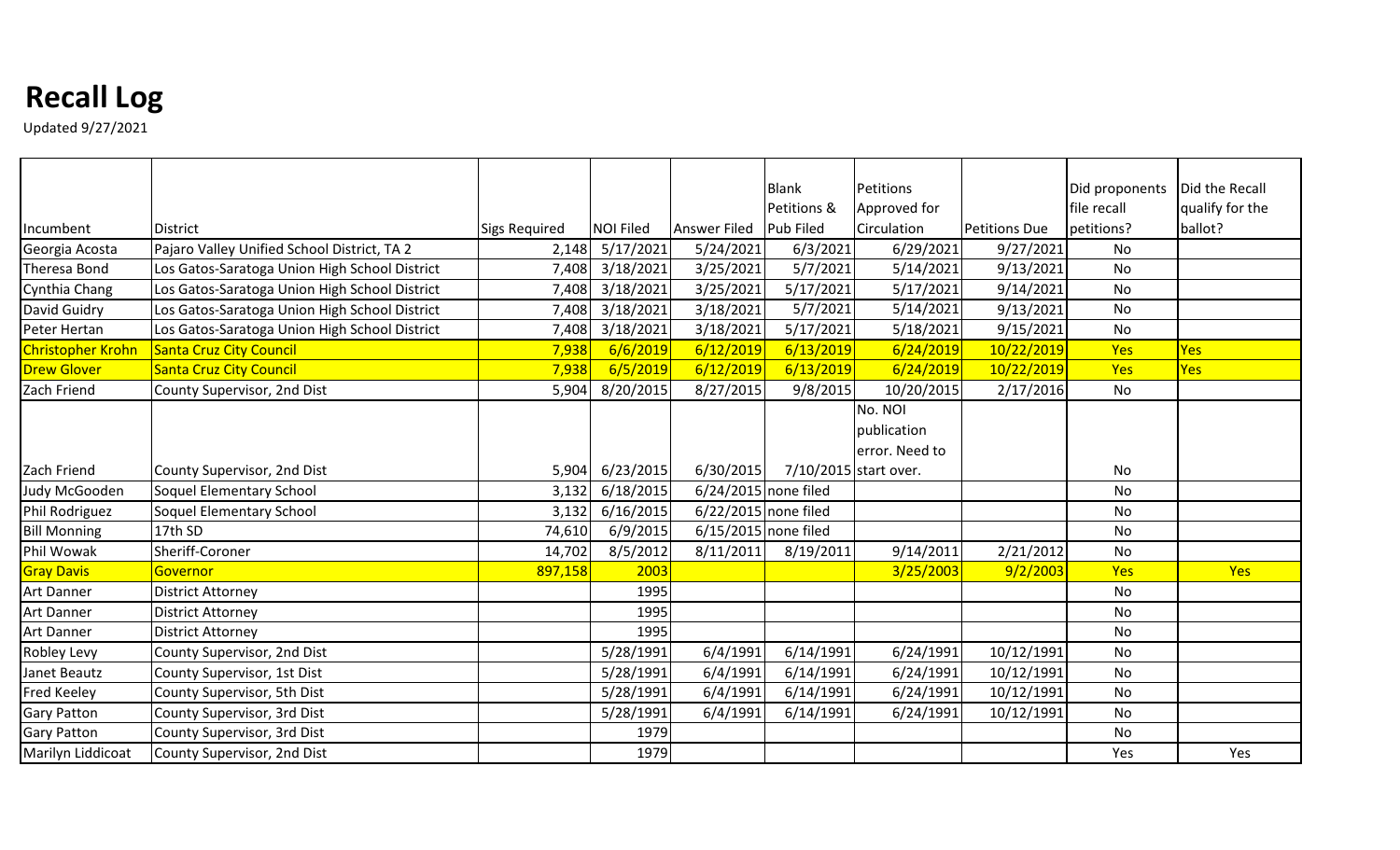| John Brissenden          | Live Oak School                    | 1979        |  | No         |            |
|--------------------------|------------------------------------|-------------|--|------------|------------|
| <b>Bernard Brichmont</b> | Live Oak School                    | 1979        |  | No         |            |
| Dale Kinsey              | Santra Cruz City School            | 1978        |  | No         |            |
| Erva Bowen               | Santra Cruz City School            | 1978        |  | No         |            |
| Carl Nelson              | Santra Cruz City School            | 1978        |  | No         |            |
| Larry Parrish            | Santra Cruz City School            | 1978        |  | No         |            |
| Judith Primavera         | Santra Cruz City School            | 1978        |  | No         |            |
| Starr Saam               | Bonny Doon School                  | 1978        |  | Yes        | Yes        |
| Steve Homan              | Bonny Doon School                  | 1978        |  | Yes        | Yes        |
| Joyce Aguer              | Bonny Doon School                  | 1978        |  | <b>Yes</b> | Yes        |
| David Swanger            | Bonny Doon School                  | 1978        |  | Yes        | Yes        |
| <b>Phil Baldwin</b>      | <b>County Supervisor, 1st Dist</b> | 1977        |  | Yes        | Yes        |
| <b>Gary Patton</b>       | County Supervisor, 3rd Dist        | 1977        |  | No         |            |
| Ed Borovatz              | <b>County Superivsor, 5th Dist</b> | 1977        |  | <b>Yes</b> | Yes        |
| Lawrence L. Kelly        | San Lorenzo Water                  | <b>1976</b> |  | <b>Yes</b> | Yes        |
| Karen B. Martin          | San Lorenzo Water                  | 1976        |  | <b>Yes</b> | <b>Yes</b> |
| A.I. Theis               | San Lorenzo Water                  | <b>1976</b> |  | <b>Yes</b> | Yes        |
| Lawrence L. Kelly        | San Lorenzo Water                  | 1974        |  | Yes        | Yes        |
| Karen B. Martin          | San Lorenzo Water                  | 1974        |  | Yes        | Yes        |
| A.I. Theis               | San Lorenzo Water                  | 1974        |  | Yes        | Yes        |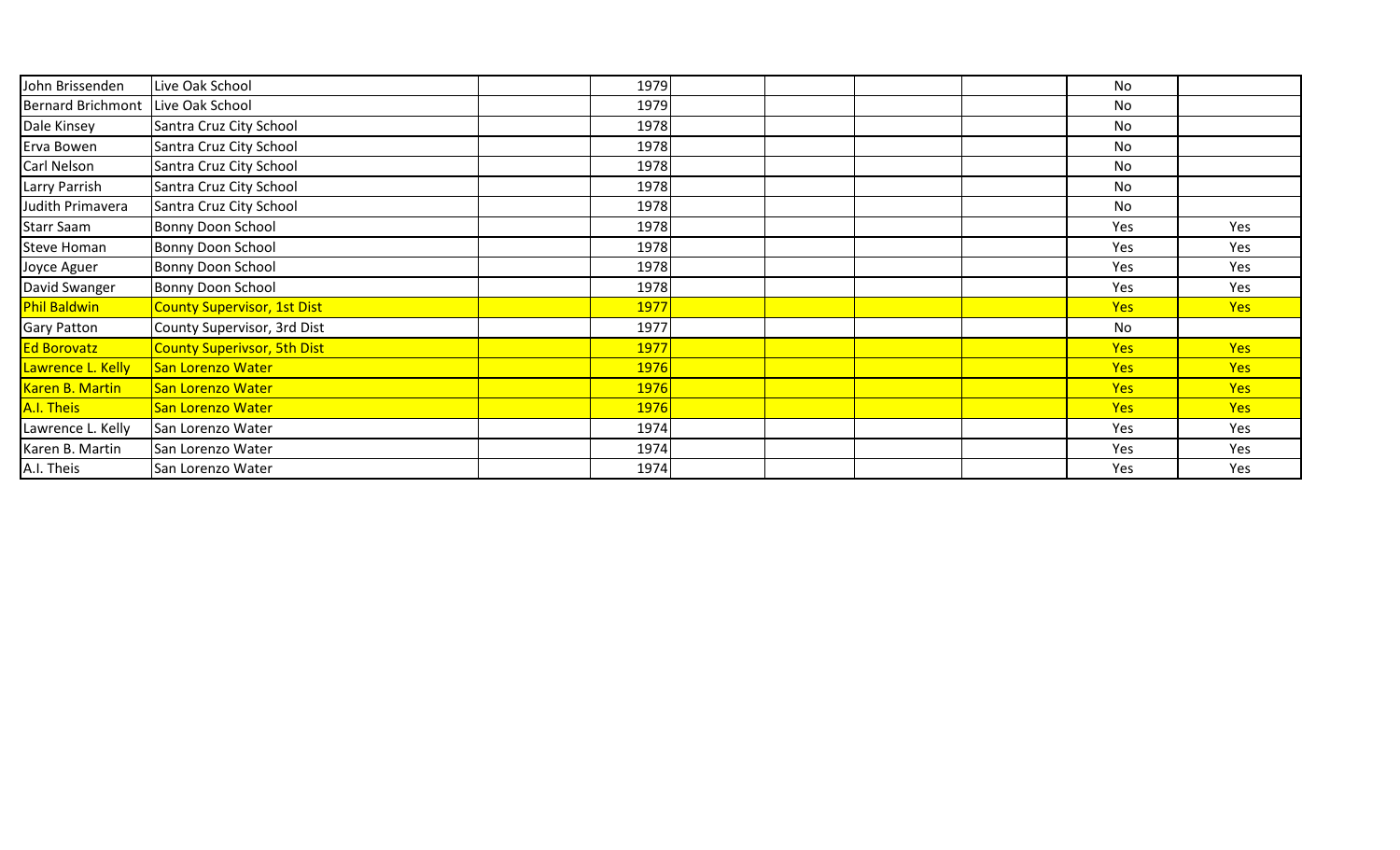|           | Was       |
|-----------|-----------|
| Date of   | Incumbent |
| Election  | Recalled? |
|           |           |
|           |           |
|           |           |
|           |           |
|           |           |
| 3/3/2020  | Yes       |
| 3/3/2020  | Yes       |
|           |           |
|           |           |
|           |           |
|           |           |
|           |           |
|           |           |
|           |           |
|           |           |
|           |           |
| 10/7/2003 | Yes       |
|           |           |
|           |           |
|           |           |
|           |           |
|           |           |
|           |           |
|           |           |
|           |           |
| 11/6/1979 | No        |